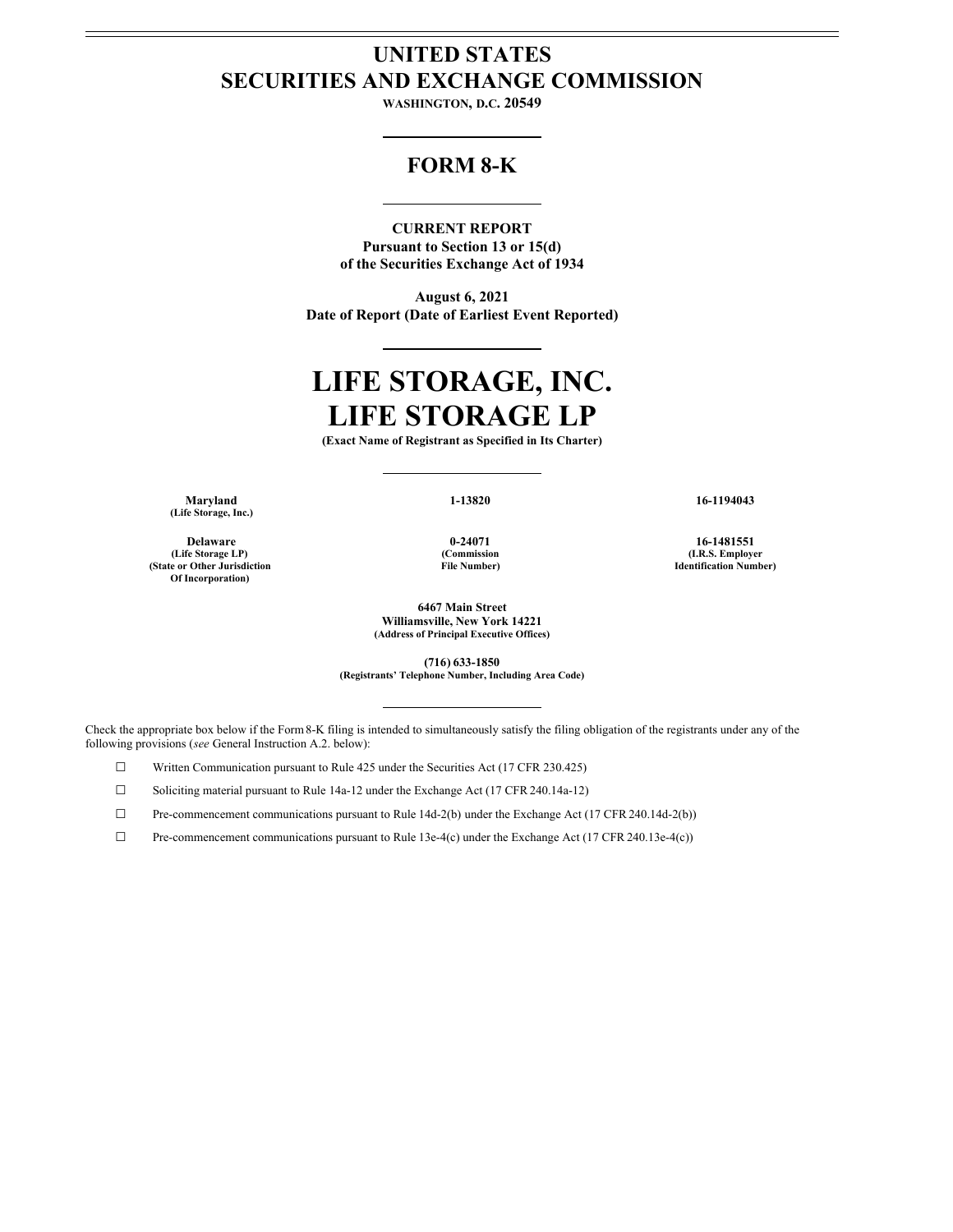Securities registered pursuant to Section 12(b) of the Act:

Life Storage, Inc.:

| Title of each class<br>Common Stock, \$.01 par value | <b>Trading Symbol(s)</b><br>LSI | Name of each exchange on which registered<br>New York Stock Exchange |
|------------------------------------------------------|---------------------------------|----------------------------------------------------------------------|
| Life Storage LP:                                     |                                 |                                                                      |
| Title of each class                                  | <b>Trading Symbol(s)</b>        | Name of each exchange on which registered                            |

Indicate by check mark whether the registrant is an emerging growth company as defined in Rule 405 of the Securities Act of 1933 (§230.405 of this chapter) or Rule 12b-2 of the Securities Exchange Act of 1934 (§240.12b-2 of this chapter).

Life Storage, Inc.:

Emerging growth company  $\ \Box$ 

Life Storage LP:

Emerging growth company □

If an emerging growth company, indicate by check mark if the registrant has elected not to use the extended transition period for complying with any new or revised financial accounting standards provided pursuant to Section 13(a) of the Exchange Act.

Life Storage, Inc. □

Life Storage LP  $\,\Box$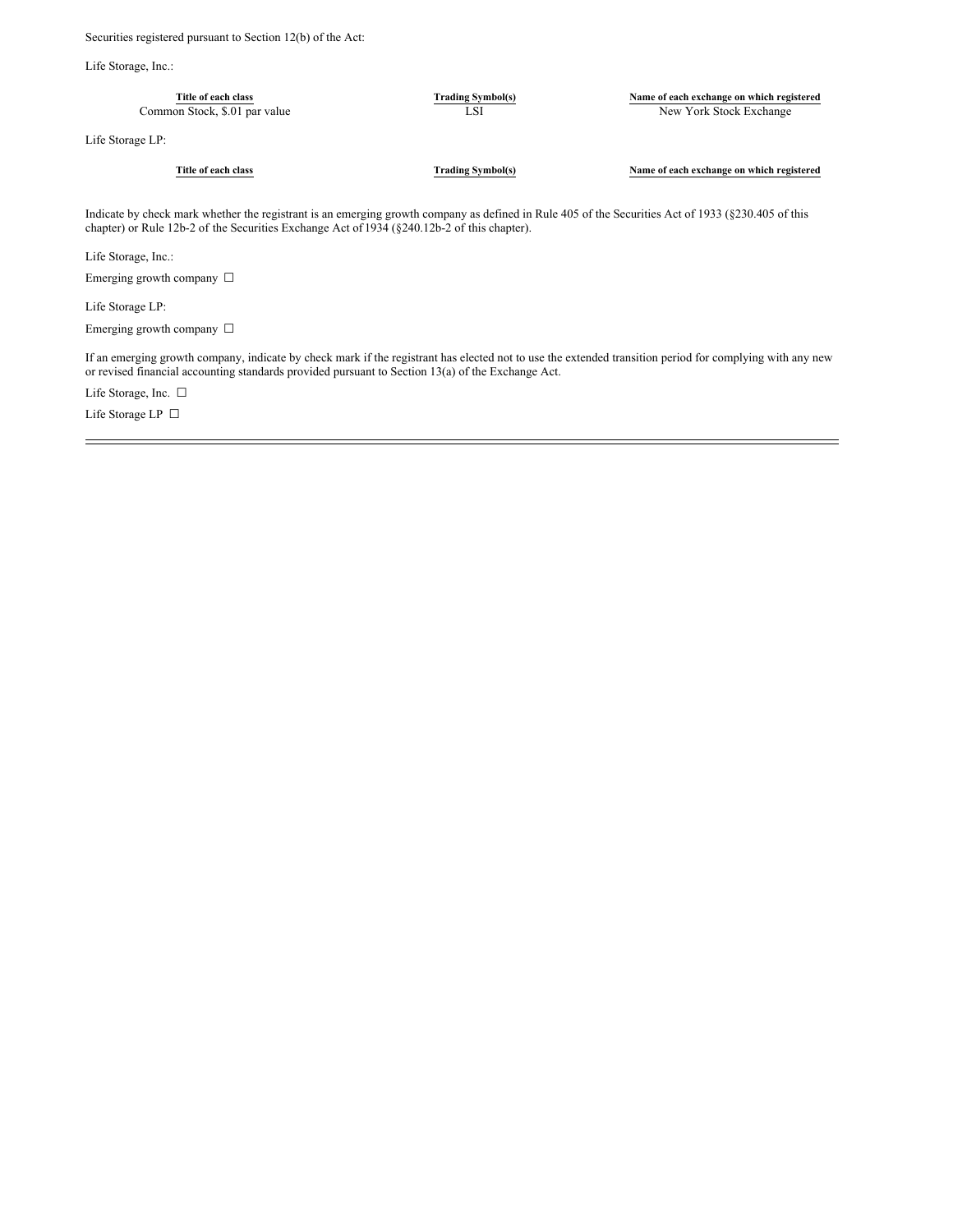#### **Item 8.01. Other Events.**

On August 6, 2021, Life Storage LP (the "Operating Partnership"), the operating partnership of Life Storage, Inc. (the "Parent Company"), entered into contribution and purchase agreements with certain third parties (the "Contributors") to acquire 22 self-storage facilities (the "Properties"). The Properties are located in Alabama (7), Colorado (1), Florida (2), Georgia (4), Kentucky (1), Ohio (1), Oklahoma (2), South Carolina (2) and Texas (2) and include approximately 1.267 million square feet of net rentable space. Certain of the Properties will be contributed to the Operating Partnership subject to third party mortgage indebtedness, which will be paid off ("Debt Payoff") immediately following the contribution of the Properties on the closing date. The aggregate consideration for the Properties is approximately \$228.0 million. Approximately \$86.5 million of the aggregate consideration will be paid in cash to be applied to the Debt Payoff. The remaining aggregate consideration of approximately \$141.5 million will, at the option of the Contributors, be paid (A) in cash, (B) by the issuance of common units of the Operating Partnership ("Common Units") and/or (C) by the issuance of newly designated Series A Preferred Units of the Operating Partnership (the "Series A Preferred Units"), provided that the aggregate consideration shall be comprised of no more than \$110 million of Series A Preferred Units. The value of each Common Unit, if applicable, to be issued to the Contributors shall be equal to the average closing price as reported on the New York Stock Exchange of the Parent Company's common stock over the 30 consecutive trading days ending 2 trading days before the closing. Each Series A Preferred Unit, if applicable, to be issued to the Contributors has a stated/liquidation value of \$25.00.

The terms of the Series A Preferred Units will be governed by the Amended and Restated Agreement of Limited Partnership of the Operating Partnership dated as of June 4, 2021 and the Certificate of Designation of 4.5% Series A Preferred Limited Partnership Units (the "Certificate of Designation"), which Certificate of Designation the Operating Partnership will adopt and approve upon the closing of the transaction. The Series A Preferred Units will rank senior to all other partnership interests with respect to distributions and liquidation. The Series A Preferred Units will have a fixed priority return of 4.5% and a stated/liquidation value of \$25.00 per Series A Preferred Unit.

The Series A Preferred Units will be convertible at the option of the holders after the earlier of (i) the first anniversary of the date of issuance, (ii) the date of death of an initial holder who is a natural person or (iii) the sale, lease or conveyance of all or substantially all of the assets of the Operating Partnership, into Common Units. Upon any conversion, each Series A Preferred Unit being converted shall be convertible into a number of Common Units equal to the quotient of (i) the stated value of the Series A Preferred Units being converted plus any accrued and unpaid distributions, divided by (ii) the average closing price of Parent Company's common stock over the ninety (90) consecutive trading days ending the trading day preceding the date of conversion.

The Series A Preferred Units will be redeemable at the option of the holders after the earlier of (i) the first anniversary of the date of issuance or (ii) the date of death of an initial holder who is a natural person. The Operating Partnership will have the right to redeem the Series A Preferred Units after the tenth anniversary of the date of issuance. The redemption price will be equal to the stated value of a Series A Preferred Unit plus any accrued and unpaid distributions and shall be paid in cash.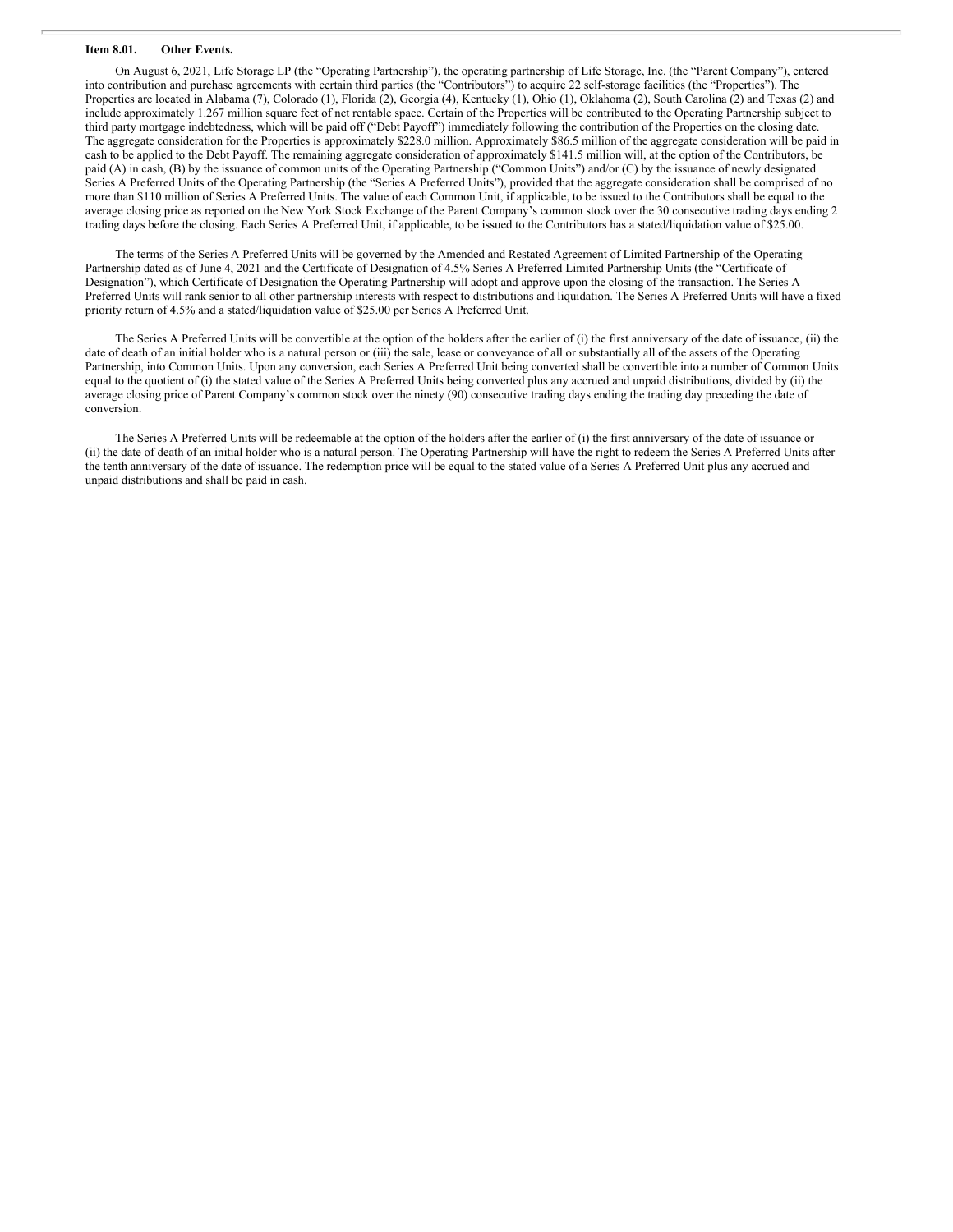The Common Units will be redeemable at the option of the holders after a period of one year following the closing for cash or, at the option of the Parent Company, an equivalent number of shares of its common stock.

The Series A Preferred Units and Common Units will be issued in private placements in reliance on Section 4(a)(2) of the Securities Act of 1933, as amended, and the rules and regulations promulgated thereunder.

The closing of the acquisition transaction is subject to the satisfaction of various customary closing conditions and the Operating Partnership expects to close the transaction in August, 2021; however, there can be no assurances that these conditions will be satisfied or that the acquisition will close on the terms described herein, or at all.